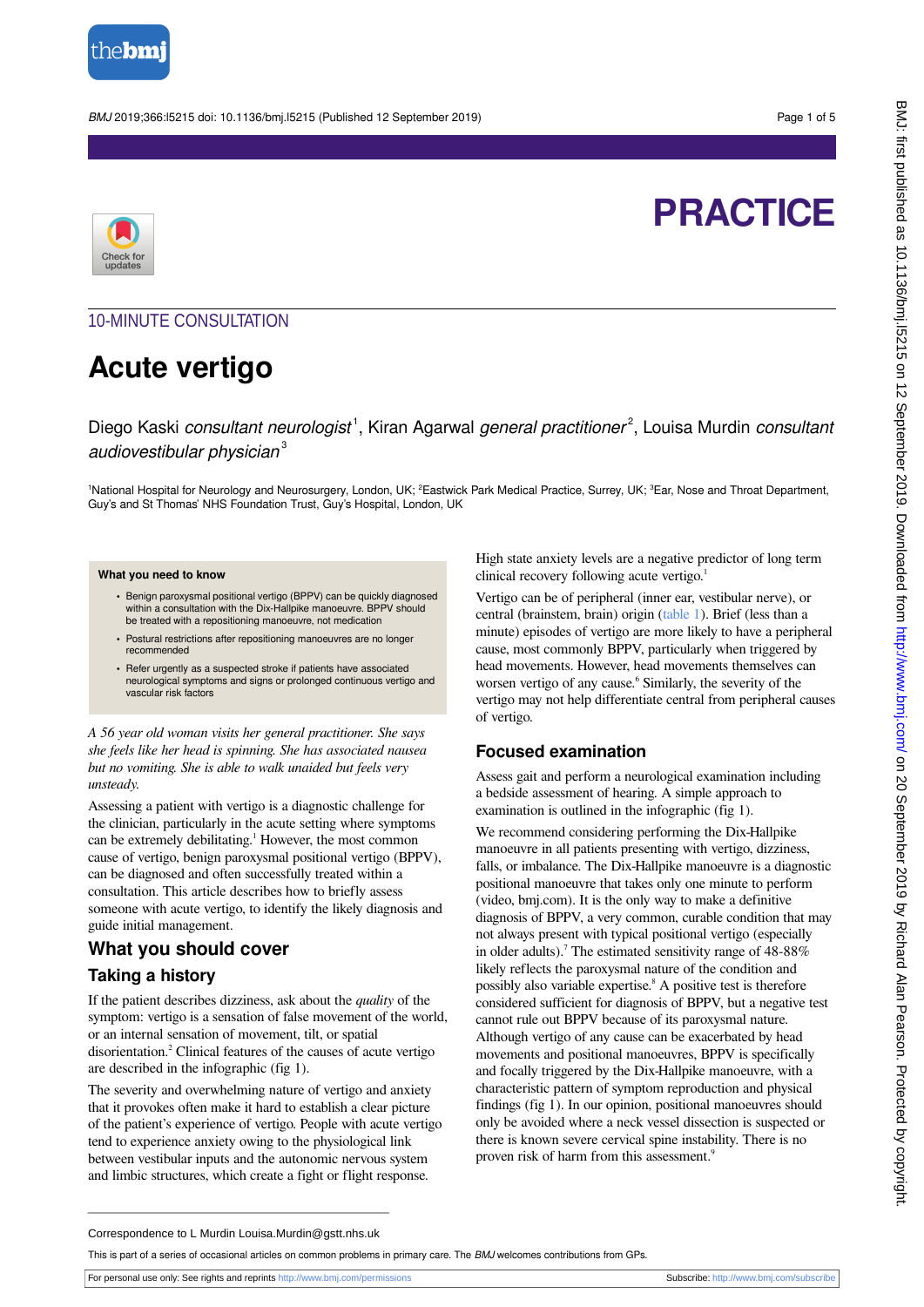A HINTS (Head Impulse, direction-changing Nystagmus, and a Test of Skew) examination can be used to help identify posterior circulation stroke in patients with acute vertigo and one or more risk factors for stroke. Although it is highly sensitive and specific for identifying stroke when carried out by a neuro-otologist trained in eye movements in an acute hospital setting,<sup>10</sup> its value in the primary care setting is uncertain.

#### **What you should do**

#### **Assess whether urgent stroke assessment is required**

Consider vertigo as a presentation of stroke in patients presenting with prolonged (>24 hours) continuous vertigo and at least one vascular risk factor (age >60, hypertension, diabetes, smoking, obesity).<sup>11 12</sup> Associated central neurological symptoms or signs of stroke (which should be considered in all patients) are described in the infographic.

#### **Epley manoeuvre and management of BPPV**

The Epley manoeuvre is an effective treatment for patients with BPPV confirmed with a positive Dix-Hallpike manoeuvre. It is a five step treatment repositioning manoeuvre that clears the otolith crystals that cause BPPV (videos, bmj.com). Compared with no treatment, in specialist settings the Epley manoeuvre has an odds ratio of 5.1 (95% confidence interval 2.3 to 11.4) for conversion of a positive to negative Dix-Hallpike test.<sup>2</sup> A recent multicentre randomised controlled trial in primary care found reduced vertigo in patients with baseline nystagmus in the Dix-Hallpike test that was maintained throughout follow-up for up to one year.<sup>13</sup>

Patients who have been successfully treated for BPPV should have a full resolution of symptoms after 24-48 hours. Postprocedural postural restrictions such as wearing a soft collar or sleeping in the upright posture after a repositioning manoeuvre are no longer recommended <sup>14</sup> Those with persistent recurrent episodes may require a further repositioning manoeuvre.

Medication has no role in the treatment of BPPV.<sup>14</sup> We do not routinely recommend Brandt-Daroff exercises. These involve repeated side lying movements, and are substantially less effective than a single repositioning treatment manoeuvre for BPPV.<sup>15</sup>

#### **Other causes of vertigo**

If stroke and BPPV have been excluded, the main differential diagnosis is between vestibular neuritis (often termed viral labyrinthitis) and vestibular migraine. In acute vestibular neuritis there may be horizontal unidirectional nystagmus. This means that the fast phase of the nystagmus will always beat in one direction, irrespective of the eye position or direction of gaze. We recommend that patients with vestibular neuritis take antiemetics to treat nausea or vomiting in the short term only. Encourage rest until the vomiting has settled, then as much movement as possible to facilitate central compensation and recovery.

Vestibular migraine may have migrainous features, including photophobia, phonophobia, and a dislike of movement (self and external).<sup>10</sup> Episodes can last for minutes to days. The patient may also have a history of migraine headaches or a family history of migraine. Patients with vestibular migraine will typically have no nystagmus, and a normal head impulse test.<sup>16</sup> Suspect Meniere's disease if there is a history of profound

vertigo episodes lasting less than an hour associated with unilateral auditory symptoms (hearing loss, tinnitus, aural fullness). Patients with suspected Meniere's disease should be referred to an ENT service as they are likely to require further investigation to rule out other causes of unilateral auditory symptoms and they may require specialist treatment such as intratympanic injections.

Antiemetics such as prochlorperazine, cyclizine, and cinnarizine can help reduce nausea and vomiting associated with vertigo of any cause, but usually do not resolve the vertigo itself. No high quality evidence supports use of betahistine for vertigo.<sup>17</sup> Drivers who suffer from dizziness that is sudden and disabling must inform the Driver and Vehicle Licensing Agency.<sup>18</sup>

#### **Education into practice**

- **•** BPPV is more common than many people think. How confident do you feel performing a Dix-Hallpike manoeuvre?
- **•** The sensitivity of the Dix-Hallpike manoeuvre depends partly on the level of expertise and training in performing and interpreting this test. How could you develop an acute vertigo protocol in your clinic, where patients with acute vertigo are triaged to see a clinician trained in vertigo assessment and positional manoeuvres?
- **•** For how long do you recommend patients with acute vertigo take antiemetics?

#### **How patients were involved in the creation of this article**

Patients were consulted about their experience of seeking medical help following episodes of acute vertigo. They reported frustration about the lack of a confident early diagnosis. Many patients reported feeling that their symptoms were dismissed or deemed insignificant. We therefore focused this article on an initial diagnostic approach and stressed the impact that vertigo can have on patients. We also highlighted the importance of recognising anxiety as an accompanying feature of vertigo, rather than as a cause of it.

#### **How this article was created**

We reviewed articles referred to within guidance and conducted a PubMed search of papers published after 2005 using the search terms "acute vertigo", "acute dizziness", "acute vestibular syndrome", and "vestibular stroke". We searched the Barany Society classification of vestibular disorders and searched for Cochrane reviews of "vestibular migraine." We added our personal archives of references to obtain a generalised overview of acute vertigo in relation to its diagnosis. For more specific elements, such as the application of the HINTS oculomotor assessment in acute vestibular syndrome, we performed specific PubMed searches in order to obtain more recent and relevant references.

**Competing interests**The BMJ has judged that there are no disqualifying financial ties to commercial companies. The authors declare the following other interests: none.

Further details of The BMJ policy on financial interests is here: https://www.bmi. com/about-bmj/resources-authors/forms-policies-and-checklists/declarationcompeting-interests

Provenance and peer review: commissioned; externally peer reviewed.

- 1 Cousins S, Kaski D, Cutfield N, etal . Predictors of clinical recovery from vestibular neuritis: a prospective study. Ann Clin Transl Neurol 2017;4:340-6. 10.1002/acn3.386 28491901
- 2 Helminski JO, Zee DS, Janssen I, Hain TC. Effectiveness of particle repositioning maneuvers in the treatment of benign paroxysmal positional vertigo: a systematic review. Phys Ther 2010;90:663-78. 10.2522/ptj.20090071 20338918
- 3 Murdin L, Chamberlain F, Cheema S, etal . Motion sickness in migraine and vestibular disorders. J Neurol Neurosurg Psychiatry 2015;86:585-7. 10.1136/jnnp-2014-308331 25118205
- 4 Carmona S, Martínez C, Zalazar G, etal . The diagnostic accuracy of truncal ataxia and HINTS as cardinal signs for acute vestibular syndrome. Front Neurol 2016;7:125. 10.3389/fneur.2016.00125 27551274
- 5 Lempert T, Neuhauser H. Epidemiology of vertigo, migraine and vestibular migraine. J Neurol 2009;256:333-8. 10.1007/s00415-009-0149-2 19225823
- 6 Barraclough K, Bronstein A. Vertigo. BMJ 2009;339:b3493. 10.1136/bmj.b3493 19773327 7 von Brevern M, Radtke A, Lezius F, etal . Epidemiology of benign paroxysmal positional vertigo: a population based study. J Neurol Neurosurg Psychiatry 2006;78:710-5. 10.1136/jnnp.2006.100420 17135456
- 8 Nguyen-Huynh AT. Evidence-based practice: management of vertigo. Otolaryngol Clin North Am 2012;45:925-40. 10.1016/j.otc.2012.06.001 22980676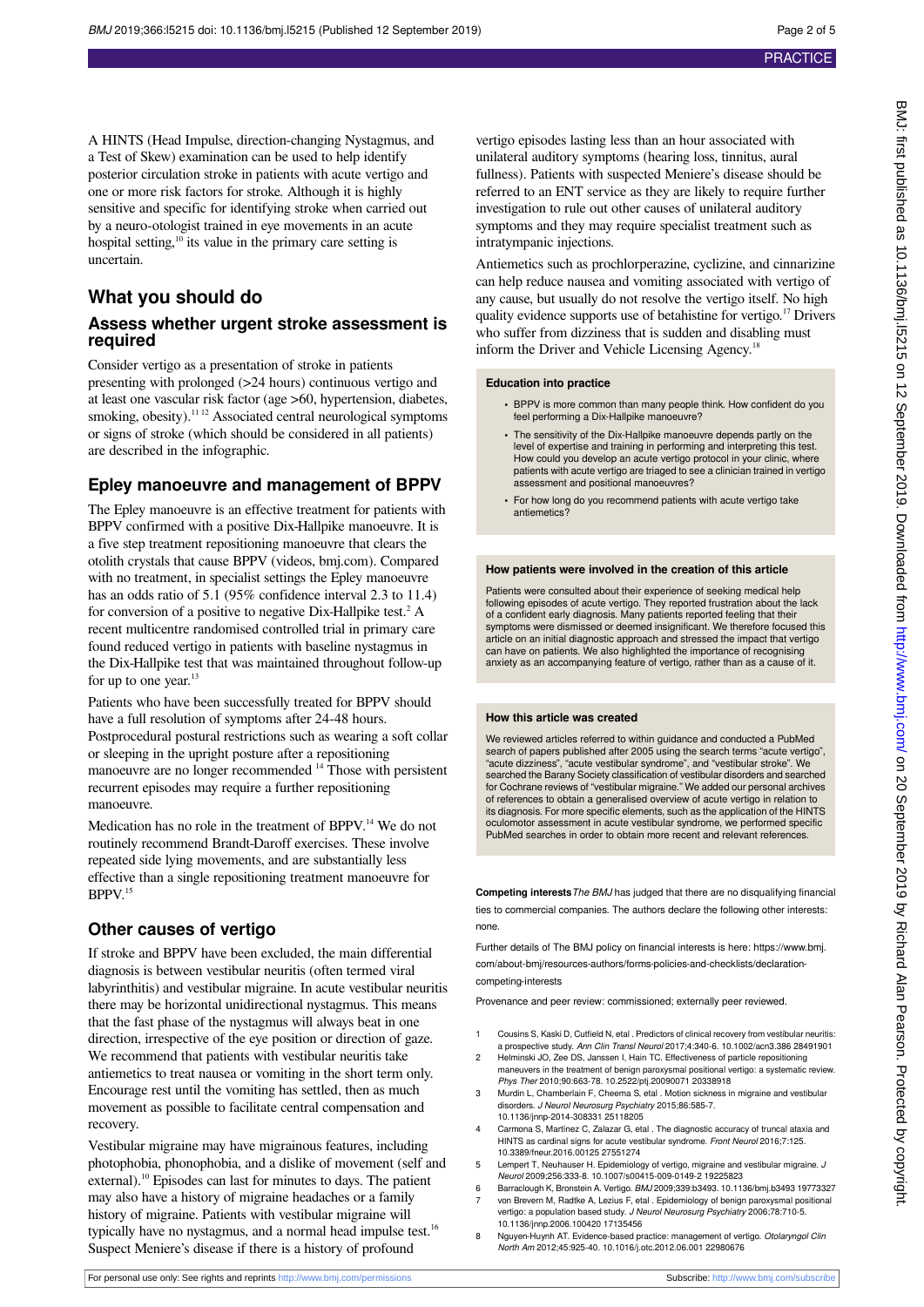- 9 Kaski D, Bronstein AM. Epley and beyond: an update on treating positional vertigo. Pract Neurol 2014;14:210-21. 10.1136/practneurol-2013-000690 24570475
- 10 von Brevern M, Lempert T. Vestibular migraine. Handb Clin Neurol 2016;137:301-16. 10.1016/B978-0-444-63437-5.00022-4 27638080 11 Tarnutzer AA, Berkowitz AL, Robinson KA, Hsieh Y-H, Newman-Toker DE. Does my
- dizzy patient have a stroke? A systematic review of bedside diagnosis in acute vestibular syndrome. CMAJ 2011;183:E571-92. 10.1503/cmaj.100174 21576300
- 12 Kattah JC, Talkad AV, Wang DZ, Hsieh Y-H, Newman-Toker DE. HINTS to diagnose stroke in the acute vestibular syndrome: three-step bedside oculomotor examination more sensitive than early MRI diffusion-weighted imaging. Stroke 2009;40:3504-10. 10.1161/STROKEAHA.109.551234 19762709
- 13 Ballvé Moreno JL, Carrillo-Muñoz R, Rando-Matos Y, etal . Effectiveness of the Epley manoeuvre in posterior canal benign paroxysmal positional vertigo: a randomised clinical trial in primary care. Br J Gen Pract 2019;69:e52-60. 10.3399/bjgp18X700253 30510098
- 14 Bhattacharyya N, Gubbels SP, Schwartz SR, etal . Clinical practice guideline: benign paroxysmal positional vertigo (update). *Otolaryngol Head Neck Surg*<br>2017;156(3\_suppl):S1-47. 10.1177/0194599816689667 28248609
- 15 Amor-Dorado JC, Barreira-Fernández MP, Aran-Gonzalez I, Casariego-Vales E, Llorca J, González-Gay MA. Particle repositioning maneuver versus Brandt-Daroff exercise for treatment of unilateral idiopathic BPPV of the posterior semicircular canal: a randomized prospective clinical trial with short- and long-term outcome. Otol Neurotol 2012;33:1401-7. 10.1097/MAO.0b013e318268d50a 22935812
- 16 von Brevern M, Lempert T. Vestibular migraine. Handb Clin Neurol 2016;137:301-16. 10.1016/B978-0-444-63437-5.00022-4 27638080
- 17 Murdin L, Schilder AGM. Epidemiology of balance symptoms and disorders in the<br>community: a systematic review. Otol Neurotol 2015;36:387-92. 10.1097/MAO.0000000000000691 25548891

18 UK government. Dizziness or vertigo and driving. https://www.gov.uk/dizziness-and-driving Published by the BMJ Publishing Group Limited. For permission to use (where not already granted under a licence) please go to [http://group.bmj.com/group/rights-licensing/](http://group.bmj.com/group/rights-licensing/permissions) [permissions](http://group.bmj.com/group/rights-licensing/permissions)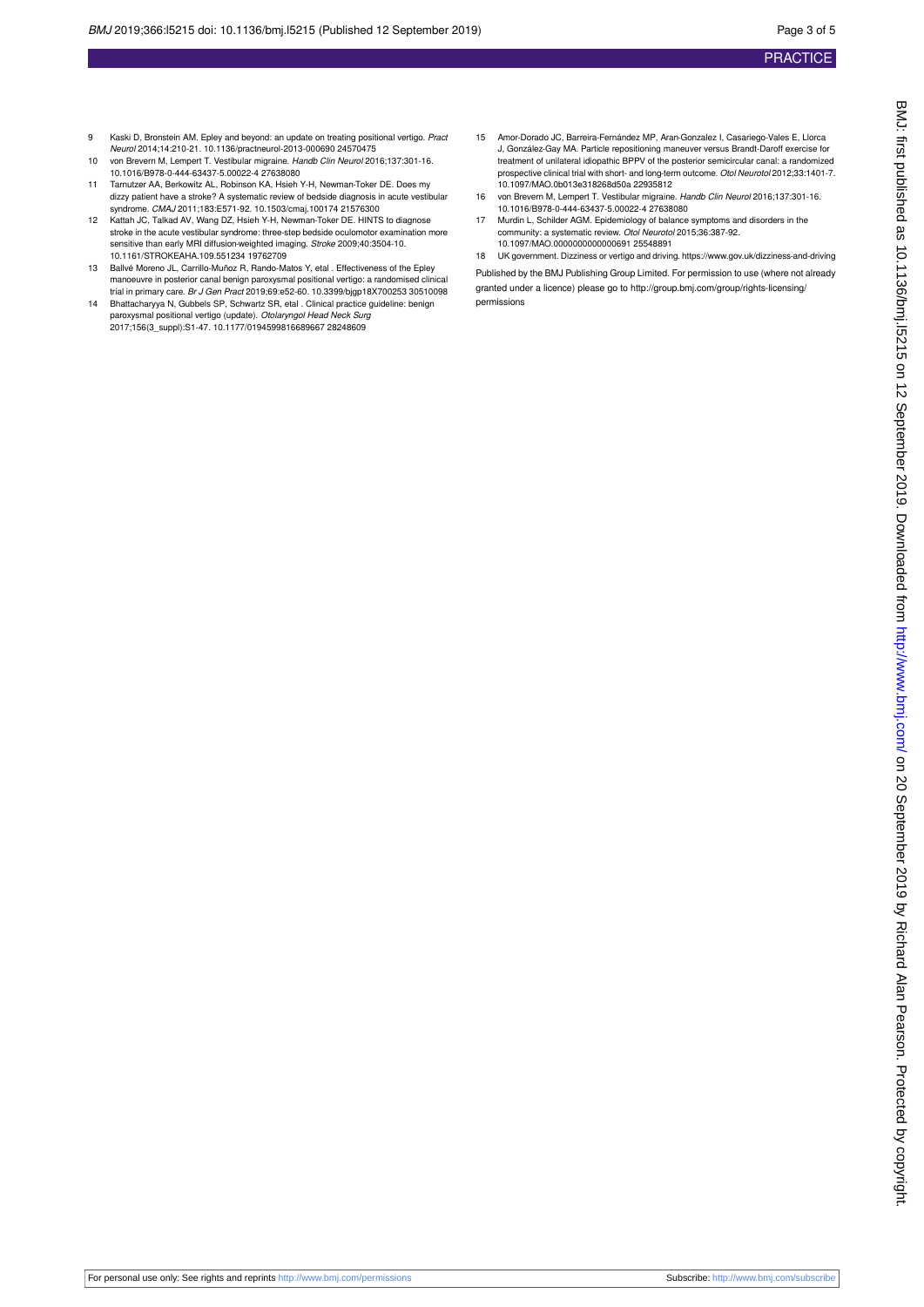# <span id="page-3-0"></span>**Table 1| Common causes of vertigo and key diagnostic features Condition Aetiology Incidence Clinical features Management**

**Table**

| Peripheral-inner ear                                                       |                                                      |                                                                                       |                                                                                                                                                                                                                                                                                                                                                                                                                   |                                                                                                                                                                                                                                    |
|----------------------------------------------------------------------------|------------------------------------------------------|---------------------------------------------------------------------------------------|-------------------------------------------------------------------------------------------------------------------------------------------------------------------------------------------------------------------------------------------------------------------------------------------------------------------------------------------------------------------------------------------------------------------|------------------------------------------------------------------------------------------------------------------------------------------------------------------------------------------------------------------------------------|
| <b>BPPV</b>                                                                | Loose otolithic debris often<br>from minor trauma    | 107 per 100 000<br>population/year                                                    | Brief episodic positional dizziness only triggered<br>by bending over, looking up, turning over in bed                                                                                                                                                                                                                                                                                                            | Epley or Semont manoeuvre                                                                                                                                                                                                          |
| <b>Vestibular neuritis</b><br>(sometimes<br>termed viral<br>labyrinthitis) | Presumed viral                                       | 3.5 per 100 000 population/year                                                       | Single attack of abrupt onset continuous<br>spinning vertigo, nausea, and imbalance.<br>Spontaneous nystagmus with the fast phase<br>beating away from the side of the lesion, and<br>abnormal head impulse test when the head is<br>turned towards the affected side. Clinical<br>diagnosis based on positive clinical signs with<br>the absence of red flags for other neurological<br>involvement <sup>3</sup> | 1-3 days of antiemetics,<br>reassurance, and encouraging<br>mobility                                                                                                                                                               |
| Meniere's disease                                                          | Presumed<br>immune-mediated<br>endolymphatic hydrops | 10 to 150 per 100 000<br>population (point prevalence)                                | Episodic vertigo and imbalance with hearing<br>loss, aural fullness, and tinnitus. There is<br>typically fluctuating low frequency sensorineural<br>hearing loss when measured on serial<br>audiograms. Not diagnosed on first attack and<br>is a specialist diagnosis <sup>4</sup>                                                                                                                               | Despite limited evidence,<br>betahistine 8 mg three times a<br>day, and salt restriction often<br>tried. If attacks are frequent,<br>referral to ear, nose, and throat<br>for consideration of intratympanic<br>steroid injections |
| Central                                                                    |                                                      |                                                                                       |                                                                                                                                                                                                                                                                                                                                                                                                                   |                                                                                                                                                                                                                                    |
| Vestibular<br>migraine                                                     | Unknown                                              | Unknown (estimated to be<br>higher than BPPV. <sup>5</sup><br>Lifetime prevalence 1%) | Episodic vertigo (spinning, rocking, swaying)<br>lasting seconds to days, associated with<br>migrainous symptoms (eg, headache,<br>photophobia, phonophobia, nausea) or a<br>personal history of migraine headaches                                                                                                                                                                                               | Prochlorperazine as needed for<br>attacks associated with vomiting<br>or nausea. Consideration of<br>migraine preventives if attacks are<br>frequent (eg, propranolol,<br>amitriptyline, topiramate)                               |
| <b>Posterior</b><br>circulation stroke                                     | Vascular<br>occlusion/haemorrhage                    | 18 per 100 000 population                                                             | Acute prolonged vertigo associated with<br>neurological features (headache, hearing loss,<br>facial paraesthesia, Horner's syndrome,<br>diplopia)                                                                                                                                                                                                                                                                 | Referral to stroke, consideration<br>of thrombolysis or thrombectomy                                                                                                                                                               |
| Cerebello-pontine<br>angle tumour                                          | Neoplastic                                           | 0.6 per 100 000 population                                                            | Progressive unilateral hearing loss; may have<br>associated facial numbness or weakness and<br>loss of corneal reflex.                                                                                                                                                                                                                                                                                            | Referral to neurosurgery for<br>consideration of resection                                                                                                                                                                         |